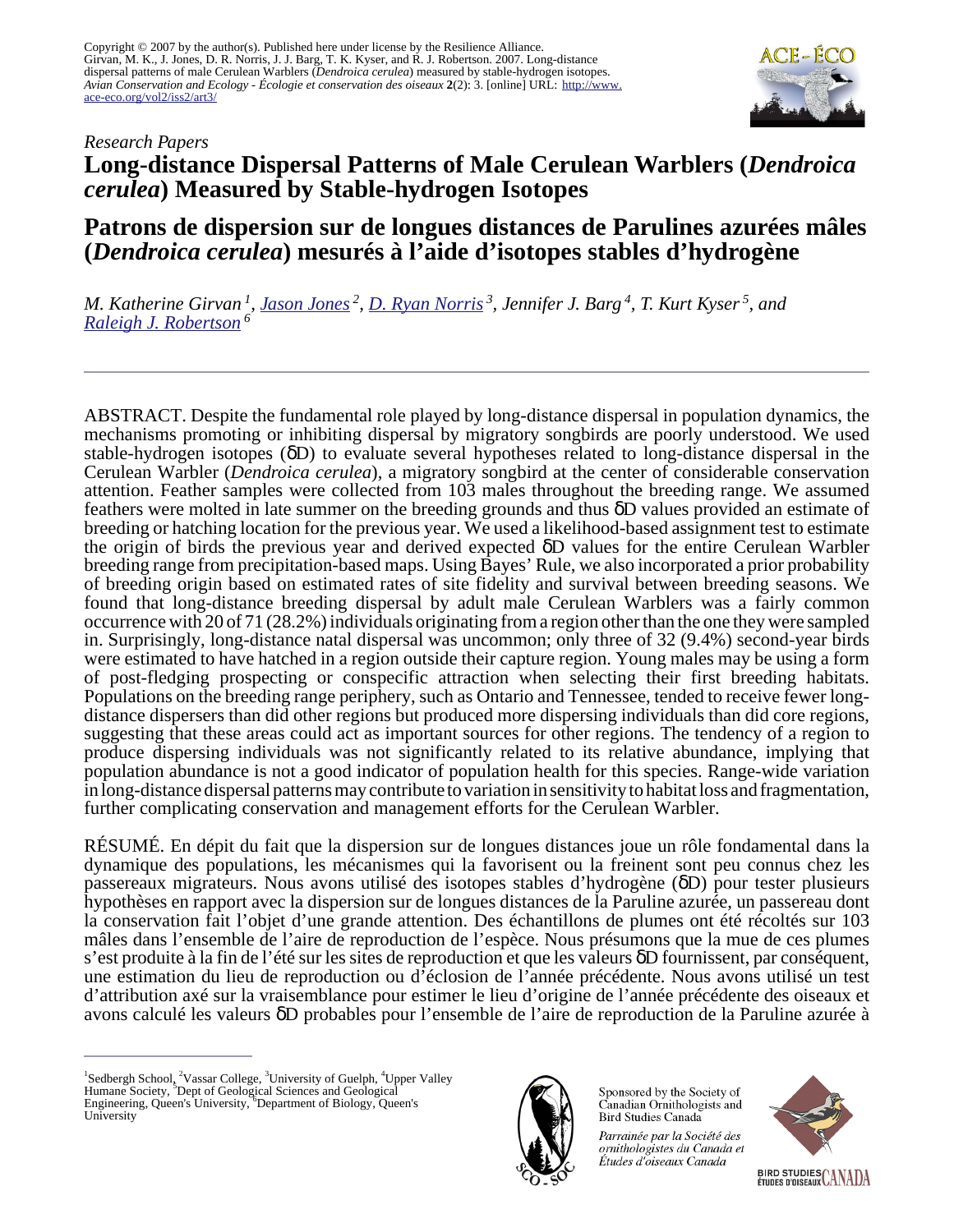partir de cartes fondées sur les précipitations. À l'aide du théorème de Bayes, nous avons aussi inclus une probabilité a priori quant au lieu de reproduction de l'année précédente en se basant sur les taux estimés de fidélité au site et de survie entre les saisons de reproduction. Nous avons trouvé que la dispersion sur de longues distances des mâles adultes était assez fréquente : 20 des 71 individus (28,2 %) provenaient ainsi d'une région différente de celle dans laquelle ils avaient été échantillonnés. Étonnamment, la dispersion natale sur de longues distances n'était pas fréquente : nous avons estimé que seulement 3 des 32 oiseaux de deuxième année avaient éclos dans une région différente de celle de leur capture. Les jeunes mâles pourraient utiliser une forme de prospection post-envol ou d'attraction conspécifique au moment de choisir leur premier habitat de reproduction. Les régions à la périphérie de l'aire de reproduction, comme l'Ontario et le Tennessee, ont eu tendance à accueillir moins d'oiseaux qui se sont dispersés sur de longues distances que les autres régions, mais ont produit plus d'individus qui se sont dispersés que l'ont fait les régions situées au cœur de l'aire, ce qui semble indiquer qu'elles pourraient agir comme sources importantes pour les autres régions. La tendance d'une région à produire des individus qui se dispersent n'était pas significativement liée à l'abondance relative de sa population, ce qui suggère que la taille de la population ne représente pas un bon indicateur de l'état de santé de la population pour cette espèce. La variation des patrons de dispersion sur de longues distances dans l'ensemble de l'aire de reproduction peut contribuer à la variation de la sensibilité à la perte et à la fragmentation de l'habitat, ce qui rend, par ailleurs, les efforts de conservation et de gestion pour la Paruline azurée encore plus complexes.

Key Words: *Bayes' Rule, long-distance dispersal, feathers, likelihood assignment test, migratory songbird, stable-hydrogen isotopes*

# **INTRODUCTION**

Dispersal is one of the least understood life-history characteristics (Clobert et al. 2001) despite the fact that it is a fundamental component of population dynamics and individual fitness. Determining the frequency and direction of dispersal is critical for the conservation and management of species at risk, especially those with patchy or fragmented distributions (Macdonald and Johnson 2001). In birds, there are several hypotheses that attempt to explain long-distance dispersal patterns related to age, population, and range dynamics.

First, juvenile birds tend to disperse more frequently and further than adults (Greenwood and Harvey 1982, Hansson et al. 2002, Blums et al. 2003; but see Dale et al. 2005). Reasons for this are still not clear but could be because they are not as competitive as more site-faithful adults (Greenwood and Harvey 1982) or because they are avoiding inbreeding (Johnson and Gaines 1990). For migratory birds, juveniles returning to the breeding grounds for their first breeding season might use the presence of conspecifics as an index of habitat quality (Ray and Gilpin 1991, Muller et al. 1997, Stamps 1988, 2001), sort of a "go with what they know" strategy. Alternatively, relatively short natal

dispersal distances could be construed as evidence of post-fledging prospecting (Danchin et al. 2001), sort of a "go with what you know" strategy. The distance traveled by natal dispersers may also be related to habitat availability; in regions where habitats are limited, it is reasonable to expect longer natal dispersal distances (Hansson et al. 2002).

Second, spatial and temporal fluctuations in environmental conditions as well as demographic stochasticity can promote dispersal (Hastings 1983, Holt 1985, McPeek and Holt 1992, Holt and McPeek 1996, Johst and Brandl 1999, Holt and Barfield 2001). In species whose geographic ranges are restricted by either resource availability and/or climatic conditions, geographically peripheral populations tend to experience higher spatial and temporal variability in environmental conditions relative to more centrally located populations (Holt and Keitt 2000, Gaston 2003) and, therefore, should be expected to produce more dispersing individuals.

Third, source–sink dynamics theory (Levins 1969, Pulliam 1988, Hanski and Gilpin 1991, Pulliam and Danielson 1991) predicts a net movement of individuals down a productivity gradient; simply put, a population that produces or consists of more individuals produces more potential dispersers.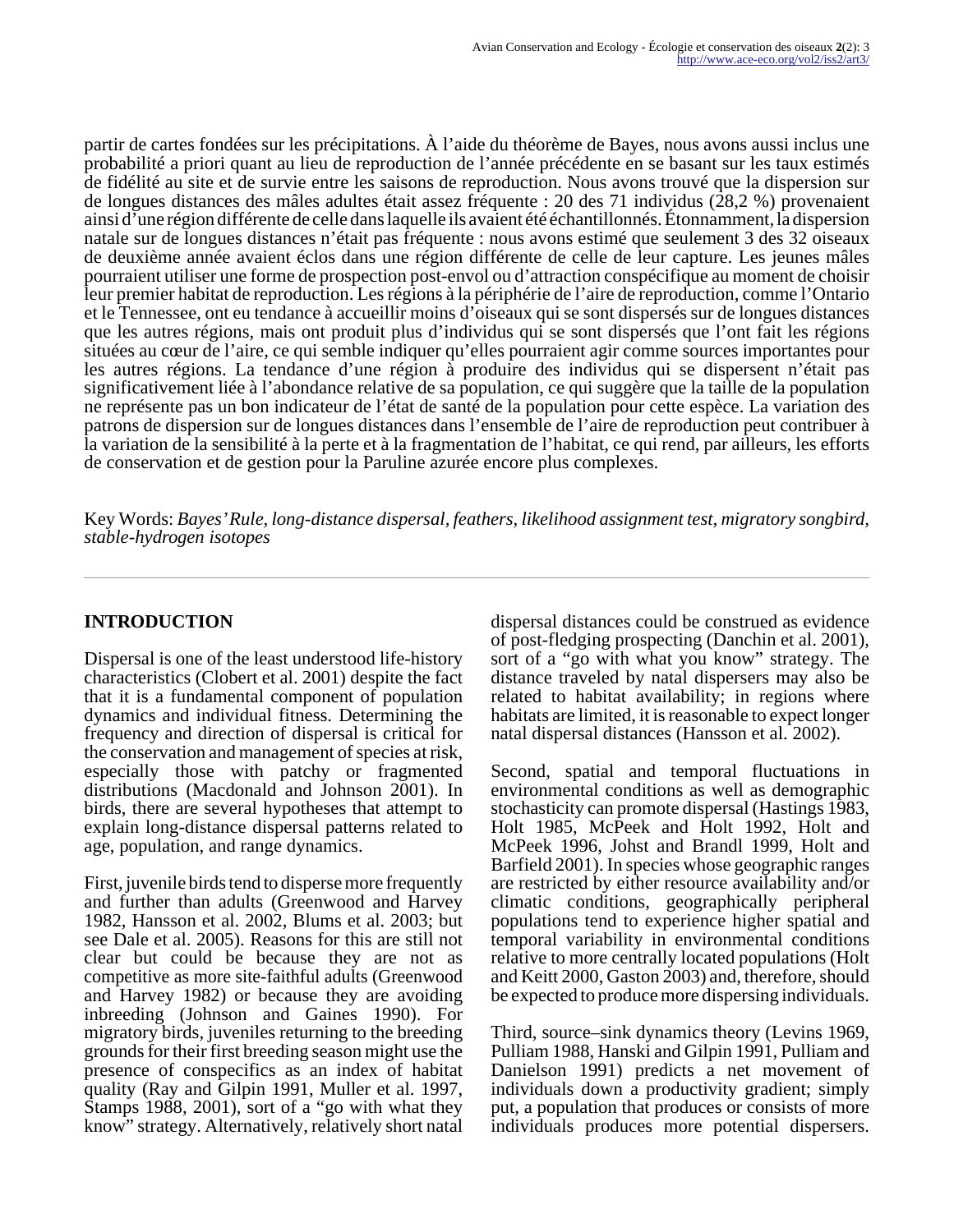Population abundance alone might not be sufficient to identify source and sink populations, given that immigration can "artificially" maintain sink populations at high levels of abundance (Pulliam 1988); however, quantifying dispersal within the context of population abundance may provide important information in the identification of productive populations.

Previous studies have demonstrated that stablehydrogen isotope ratios (δD) in feathers can be used to estimate geographic origins of birds at the time of molt (Chamberlain et al. 1997, Hobson and Wassenaar 1997), and thus could provide insight into dispersal patterns in migratory birds (Meehan et al. 2001, Graves et al. 2002, Hobson et al. 2004, Hobson 2005). Feathers provide an ideal tissue for stable isotope analysis because they retain an isotopic signature after growth. Given that most feathers are only molted once a year, individuals can be sampled in one season to estimate their geographic location in the previous year (Mizutani et al. 1991, Hobson and Clark 1992). The distributions of stable isotopes vary naturally over large scales as a result of physiochemical processes, and these signatures are incorporated into animals through local food webs. In North America, δD values tend to be more negative (deuterium depleted) in the Northwest, and more positive (deuterium enriched) in the Southeast (e.g., Rozanski et al. 1993, Bowen et al. 2005). δD gradients occur as a result of hydrogen isotopic fractionation influenced by factors such as elevation, distance from the coast, and temperature (e.g., Rozanski et al. 1993).

In this paper, we use stable-hydrogen isotopes (δD) in feathers to examine long-distance dispersal patterns in Cerulean Warblers (*Dendroica cerulea*). The Cerulean Warbler is a small (8–10 g), Neotropical migratory songbird that breeds in deciduous forests of eastern North America and winters along the eastern slope of the South American Andes (Hamel 2000). Cerulean Warblers are experiencing one of the fastest rates of decline of any migratory songbird; hierarchical analysis of Breeding Bird Survey (BBS) data from 1966–2006 indicates an average decline of 2.89%/year (J. Sauer, *personal communication*). Factors implicated in their decline include the loss and alteration of suitable mature forest on breeding and wintering grounds, and alteration of migratory stopover habitats (Robbins et al. 1992, Hamel 2000, Committee on the Status of Endangered Wildlife in

Canada (COSEWIC) 2003). For Cerulean Warblers, there are only limited data on life-history characteristics such as dispersal behavior and philopatry (Hamel 2000, Hamel et al. 2004, Jones et al. 2004, Veit et al. 2005). The breeding range of Cerulean Warblers encompasses variation in δD values found in precipitation (International Atomic Energy Agency/World Meteorological Organization (IAEA/WMO) 2001), and thus stable isotope analysis provides a potential method for examining movement patterns in this species. Cerulean Warblers engage molt twice a year, with one complete molt on their breeding grounds beginning in mid-July just before migration and one partial molt on their wintering grounds (replacing crown and body feathers; Pyle 1997). Tail feathers collected from Cerulean Warblers early in the breeding season provide isotopic signatures from the previous year's natal or breeding grounds (but see Norris et al. 2004).

Using δD in feathers, we estimated long-distance dispersal patterns of adult and juvenile male Cerulean Warblers and used this information to evaluate the following hypotheses and predictions. First, if habitat is a limited resource for Cerulean Warblers and adult (after-second-year (ASY)) males are dominant over second-year (SY) males, we predicted higher rates of natal dispersal relative to breeding dispersal. Alternatively, if habitat is not limited or if SY males utilize conspecific attraction and/or post-fledging prospecting to select their first breeding habitat, we predicted little or no difference in natal and breeding dispersal rates. Second, geographically peripheral Cerulean Warbler populations experience stronger fluctuations in climatic variables (e.g., actual evapotranspiration) than do core populations (Jones et al. 2005). Accordingly, we predicted that peripheral Cerulean Warbler populations would generate more dispersing individuals, a prediction that is supported by genetic evidence that suggests gene flow is primarily directed from the northern periphery to more centrally located regions (Veit et al. 2005). Finally, we hypothesized that Cerulean Warbler population size is a reliable indicator of population health and predicted that regions with the highest relative abundance (estimated from BBS data) would be the largest sources of dispersing individuals.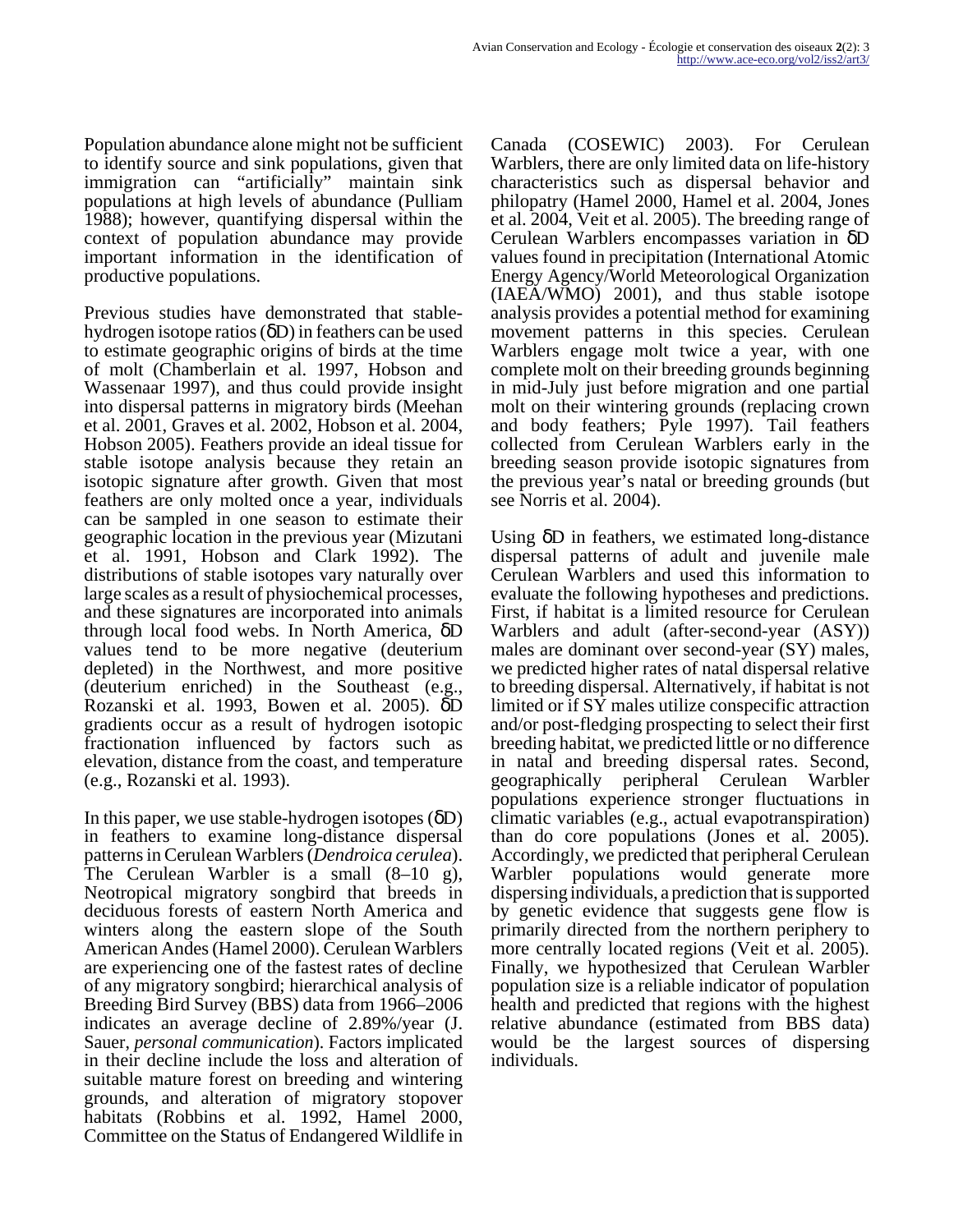## **MATERIALS AND METHODS**

#### **Sampling Locations**

We collected feather samples (outer right retrix; n = 103) from male Cerulean Warblers (CERW) during May–July of 2001, 2002, and 2003 from five regions (four states and one province) across the breeding range (Fig. 1) located within four North American Bird Conservation Initiative Bird Conservation Regions (BCRs): Lower Great Lakes/ Saint Lawrence Plane (BCR 13), Eastern Tallgrass Prairie (BCR 22), Mississippi Alluvial Valley (BCR 26), and Appalachian Mountains (BCR 28). The BCRs are ecologically defined regions in North America that share habitats, bird communities, and resource management issues. We chose to use these BCRs as our analytical units as they are becoming the standard organizational unit for avian conservation in North America.

We captured males in mist nets, luring them with a combination of song playback and model presentation. Females were not included in this study as they rarely respond to playback. We sampled individuals from populations sequentially from south to north to avoid catching migrating birds. No individuals were sampled after mid-July to ensure sampling occurred before the annual prebasic molt; none of the captured individuals showed evidence of molt. In addition, we are confident that molt-migration of flight feathers is minimal. This assertion is supported by observations at banding stations and by field observations of adults molting flight feathers while feeding non-independent fledglings on the breeding grounds in late July and early August (Jones, *personal observation*; Robert Mulvihill, *personal communication*). Although there are one or two records of Cerulean Warblers molting body feathers in Panama during fall migration (Gabriel Colorado, *personal communication*), there are no records of flight feather molt. We aged individuals as either SY or ASY birds based on plumage coloration (Pyle 1997), tail shape, and molt limits (Mulvihill 1993). Feather samples were stored in glycine or paper envelopes until isotopic analysis.

## **Isotope Analysis**

Stable-hydrogen isotopic ratios are expressed in delta notation in units of ‰ where  $\delta = [(R_{sample}/$  $R_{standard}$ )-] x 1000, and  $R_{standard}$  is the hydrogen isotope ratio of the international standard, Vienna Standard Mean Ocean Water (VSMOW). We washed feathers in a 2:1 chloroform:methanol mixture to remove surface contaminants, and left them to air dry under a fumehood for 72 h. Because a fraction of the hydrogen in feathers rapidly exchanges with ambient moisture (Wassenaar and Hobson 2000), feathers were equilibrated with local atmosphere for 72 h to ensure that all samples had an equal opportunity to exchange with the local atmosphere (Norris et al. 2006). Based on controlled experiments, we found only a small proportion of exchangeable hydrogen (3%–5%) in tail feathers (Girvanet al., unpublished data). To control for potential seasonal differences in the atmospheric moisture of δD values in the laboratory, all analyses were performed within a span of 2 months. We cut 0.10–0.15 mg from each feather, loaded each sample separately into silver capsules and heated them at 100°C for 24 h to remove potential surface water. After the capsules were crushed with metal tweezers, they were loaded into a reduction furnace (Finnigan TC/EA) at 1450°C, and introduced online to an isotope ratio mass spectrometer (Finnigan MAT Delta Plus XL). Within each run of 20–22 samples, we ran three different standards (brucite, Georgia kaolinte clay, and an in-house keratin standard of domestic chicken (*Gallus gallus*) feathers) ensuring that at least one standard was run after every five samples (Norris et al. 2006). Previous work with these standards, as well as repeated measurements of feathers, indicates that  $\delta$ D values were reproducible to  $\pm 3\%$  (Norris et al. 2006).

## **Statistical Analysis**

We used a likelihood-based assignment test to estimate the origin of birds during the previous breeding season (Royle and Rubenstein 2004, Norris et al. 2006). To do this, we first derived expected mean and standard deviation (SD) δD values from an equal-area grid (North American Lambert Equal-Area projection) of long-term average growing season  $\delta D_p$  (growing season = mean temperature  $>0^{\circ}C$ ; Bowen et al. 2005) for each BCR region within the Cerulean Warbler breeding range (BCRs: 13, 22, 23, 24, 26, 27, 28, 29). We then adjusted according to isotopic discrimination between  $\delta$ D in feathers ( $\delta$ D<sub>f</sub>) and  $\delta$ D<sub>p</sub> (-13‰; see Norris et al. 2006 for details). Because some of the mean  $\delta$ D values for each region (denoted as  $\delta$ D<sub>BCR</sub>  $_{(i)}$ ) were similar, we chose to amalgamate some that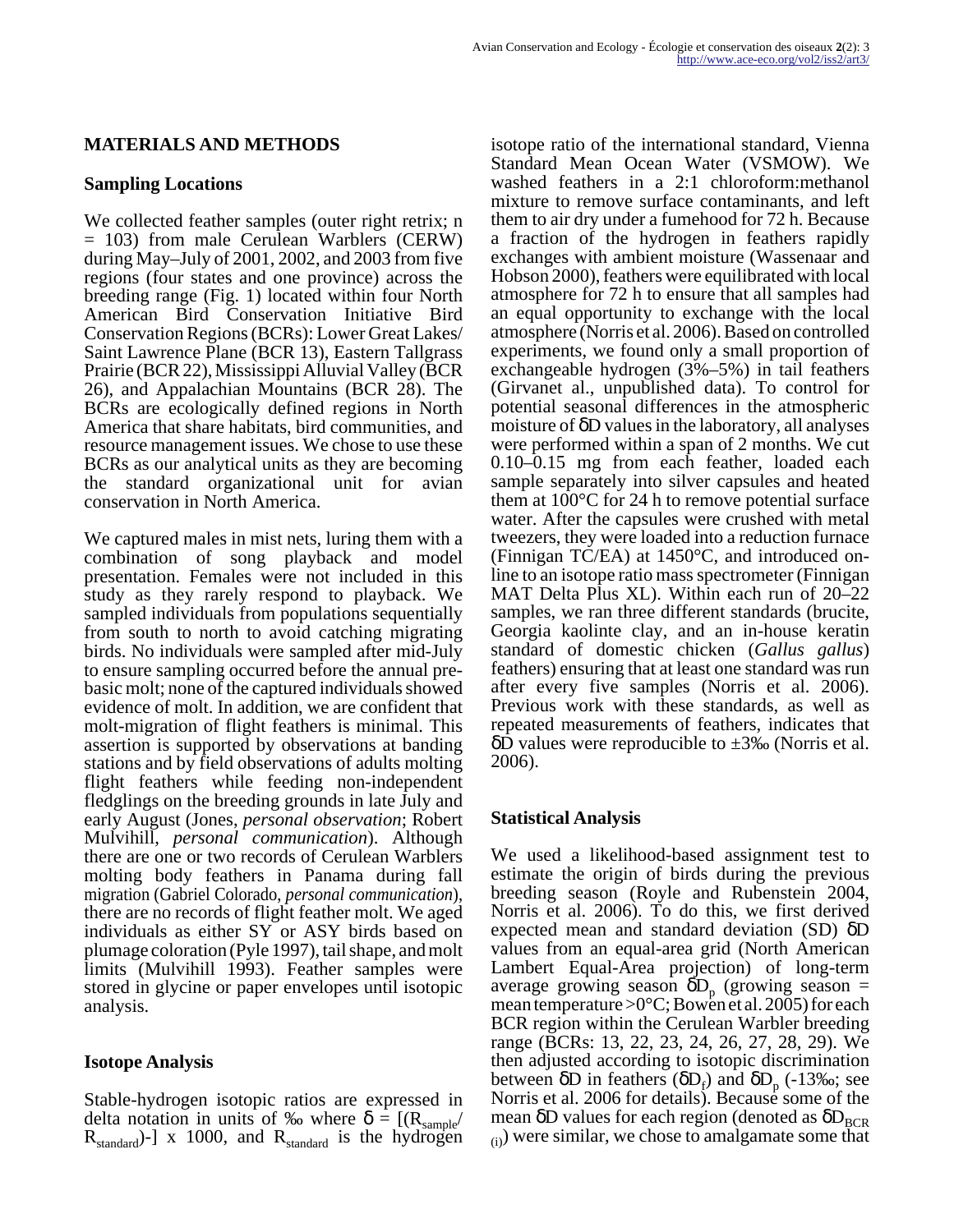**Fig. 1.** Location of sampling locations (red circles) relative to Bird Conservation Region boundaries. (Source: [www.nabci-us-org](http://www.ace-eco.org/173/www.nabci-us-org).)



were in close geographic proximity (combined 13 and 23, 22 and 24, 26 and 27, 28 and 29, 30), leaving us with five total regions. For each of these regions, we also obtained regional abundance values from the BBS website (<http://www.pwrc.usgs.gov/BBS/> ); these relative abundance values represent a standardized index of the average number of birds detected per route across all routes detecting a given species in a given time frame (Table 1).

Given mean and SD values for each BCR (considered here as occurring in year t-1), we then calculated the likelihood-based assignments for each individual sampled on the breeding grounds in year t ( $\delta D_{CERW}$ ). The estimated probability distribution of y (where  $y = \delta D_{BCR(i)}$  and BCR<sub>(i)</sub> corresponds to the amalgamated BCR regions:  $BCR_{13-23}$ ,  $BCR_{22-24}$ ,  $BCR_{26-27}$ ,  $BCR_{28-29}$ ,  $BCR_{30}$ ) for each region can be expressed by  $\overrightarrow{f}(y \mid BCR_{(i)})$ . An individual CERW sampled on the breeding grounds in year t yields a value of  $y^*$  (where  $y^* =$  $\delta D_{\text{CFRW}}$ ) and the likelihood of it originating from a given conservation region can be evaluated by  $f(y^*)$  $\overline{BCR}_{(i)}$ ). Assuming that  $\delta D_{CFRW}$  is normally distributed, the likelihood corresponding to y\* can, therefore, be written as: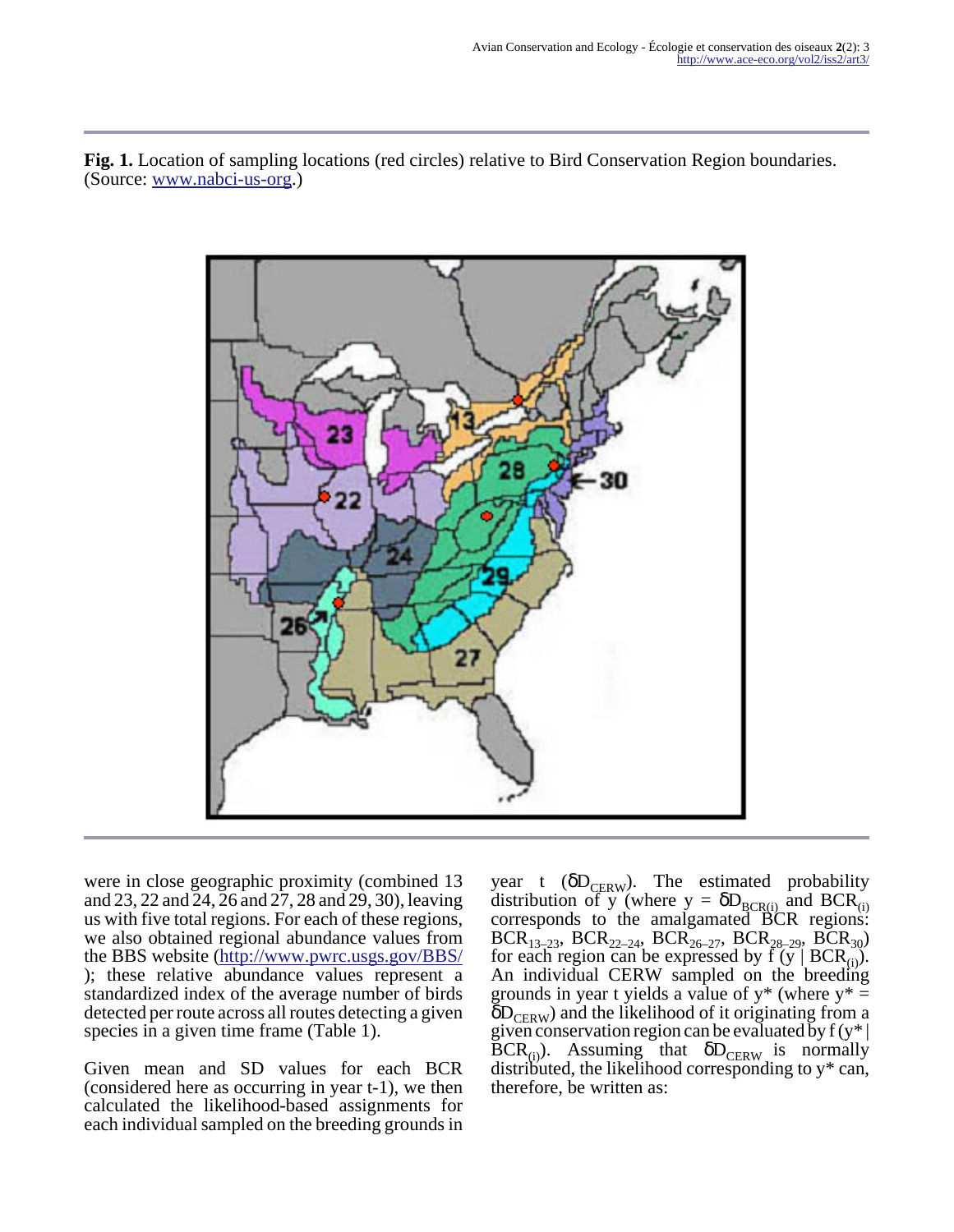| <b>Table 1.</b> Stable-hydrogen isotope values ( $\delta$ D) and BCRmax of Cerulean Warbler breeding origins based  |  |  |  |
|---------------------------------------------------------------------------------------------------------------------|--|--|--|
| on $\delta$ D values from precipitation and the prior probability of site fidelity (see Methods). Values to left of |  |  |  |
| slash are number of adult (ASY) males, values to right of slash are number of young (SY) males.                     |  |  |  |

|                            | Most likely assignments to BCR regions (BCR <sup>max</sup> ) |                  |                     |                     |                     |                  |        |                         |  |  |
|----------------------------|--------------------------------------------------------------|------------------|---------------------|---------------------|---------------------|------------------|--------|-------------------------|--|--|
| Capture Region<br>(year t) | Feather<br>$\delta$ D values<br>(mean ‰)                     | <b>BCR 13/23</b> | <b>BCR</b><br>22/24 | <b>BCR</b><br>26/27 | <b>BCR</b><br>28/29 | <b>BCR</b><br>30 | Totals | Relative abund-<br>ance |  |  |
| <b>BCR 13 (ON)</b>         | $-89/-88$                                                    | 14/8             | 0/0                 | 0/0                 | 0/0                 | 1/0              | 15/8   | 0.08                    |  |  |
| <b>BCR 22 (IL)</b>         | $-78/ -78$                                                   | 5/0              | 11/1                | 0/0                 | 2/0                 | 0/0              | 18/1   | 0.12                    |  |  |
| <b>BCR 28 (PA)</b>         | $-76/ -77$                                                   | 2/0              | 1/0                 | 0/0                 | 9/7                 | 0/0              | 12/7   | 0.01                    |  |  |
| <b>BCR 28 (WV)</b>         | $-68/ -71$                                                   | 0/0              | 2/0                 | 4/2                 | 7/6                 | 0/0              | 13/8   | 0.48                    |  |  |
| <b>BCR 26 (TN)</b>         | $-59/ -61$                                                   | 0/0              | 1/0                 | 10/7                | 0/1                 | 2/0              | 13/8   | 0.12                    |  |  |
| Totals                     |                                                              | 21/8             | 15/1                | 14/9                | 18/14               | 3/0              | 71/32  |                         |  |  |
|                            |                                                              |                  |                     |                     |                     |                  |        |                         |  |  |
|                            |                                                              |                  |                     |                     |                     |                  |        |                         |  |  |

$$
f(y^*|\text{BCR}_{(i)}) = \frac{1}{\sqrt{2\pi\mathcal{O}_{BCR(i)}}}\exp\left[-\frac{1}{2\mathcal{O}_{BCR(i)}^2}(y^* - \mathcal{A}_{BCR(i)})^2\right] (1)
$$

Using this approach, a probability of origin for each individual in each BCR can be calculated. For each individual, we considered the most likely breeding origin in year t-1 as the one that had the largest f  $(y^* | BCR_{(i)})$ . However, we can also consider that each individual sampled in year t had a prior probability of originating from the region where it was originally sampled in year t-1. This is because we have information on the return rates of Cerulean Warblers, at least from one site in Ontario (54% of birds return to breed at the same site they bred the year before; Jones et al. 2004). In this case, f (BCR  $(i)$  may be considered a prior probability. That is, in the absence of any information about  $\delta D_{BCR(i)}$ , the probability that a random individual originates from the same BCR region it was sampled can be estimated as 0.54. Making a conservative estimate that half the birds that do not return have died, we assumed a prior probability of 0.23 (0.446/2) that a given bird will disperse to another BCR region in year t. The probability of dispersing to another BCR region is likely also related to geographic distance from the sampling site, but as BCR regions are irregularly shaped, we chose to leave the remaining regions as "flat" priors. Using the conditional probability f (BCR(i) | y\*), f (BCR<sub>(i)</sub>) can be incorporated into the assignment test as a prior probability using Bayes' Rule:

$$
f(\text{BCR}(i)|y) = \frac{f(y|\text{BCR}(i))f(\text{BCR}(i))}{f(y)}
$$
(2)

Where f (y) is a normalizing constant:

$$
f(y) = \sum_{BCR=i}^{BCR} f(y | BCR_{(i)}) f(BCR_{(i)})
$$
 (3)

Here, f (y |  $BCR_{(i)}$ ) is the likelihood assignment outlined above and f  $(BCR_{(i)})$  is the probability of returning to that region (which is a function of where it was originally sampled). For each individual, the assignment test generates probabilities of origin for each region, where the most likely origin (denoted hereafter as BCR<sup>max</sup>) is the breeding region with the largest f (BCR<sub>(i)</sub> | y<sup>\*</sup>). For the 103 males included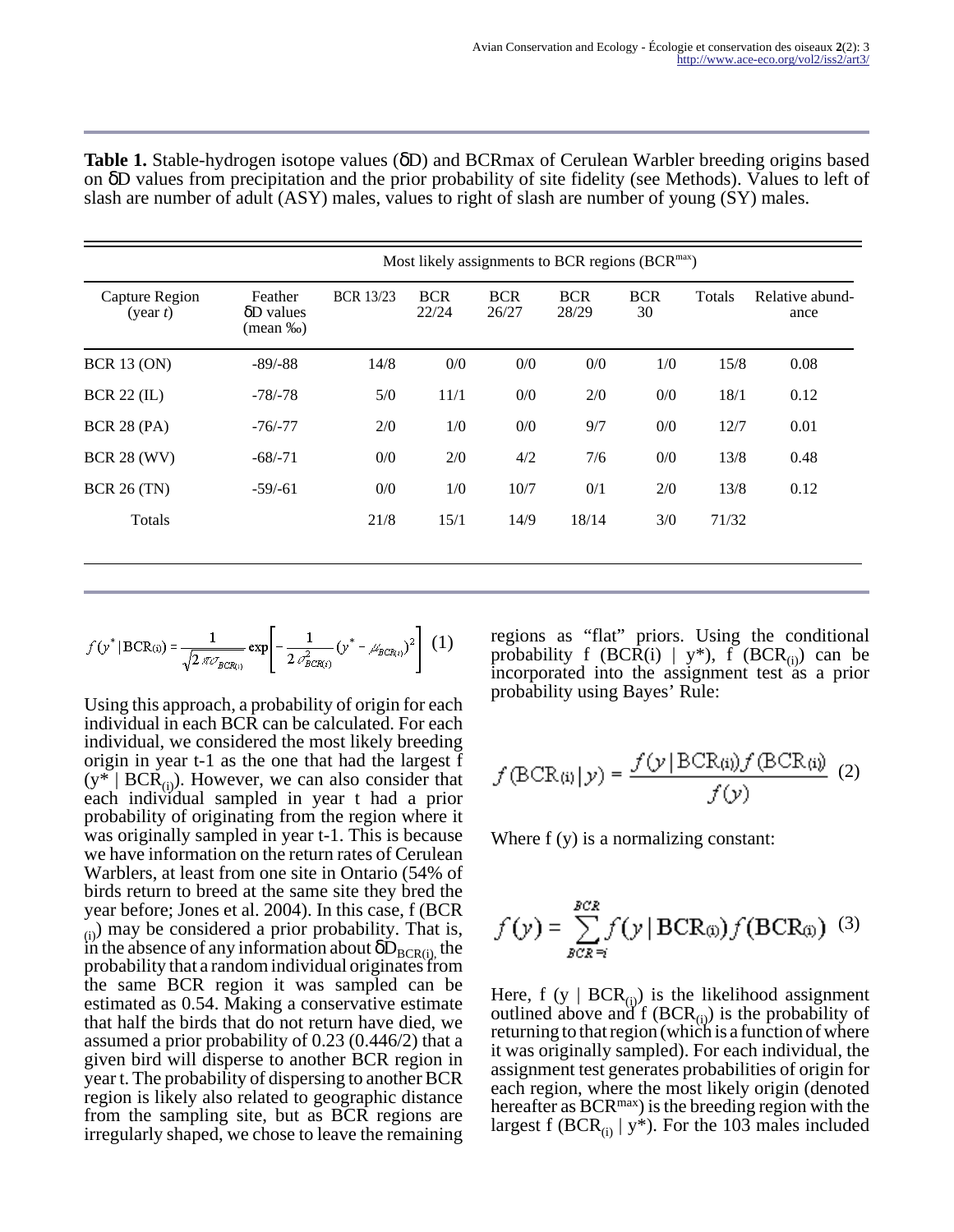in our analyses, the mean assignment test probability was  $0.75 \pm 0.21$  SD.

## **RESULTS**

The  $\delta$ D values of tail feathers varied by ~30‰ across the Cerulean Warbler breeding range (Table 1). The assignment tests revealed several interesting patterns. First, long-distance dispersal by breeding adult male Cerulean Warblers was a fairly common occurrence (Table 1): 20 of 71 (28.2%) breeding adult males lived in a location geographically different than their capture site the year before their capture. Second, long-distance natal dispersal was quite uncommon; only three of 32 SY birds originated (i.e., hatched) in a region outside their capture region (Table 1). Third, populations varied in the number of individuals they receive as immigrants (Fig. 2), ranging from 4% in Ontario to 38% in West Virginia. Fourth, the number of individuals contributed to other populations also varied among BCR regions (Fig. 2), ranging from 13% of dispersers in BCRs 28–29 and 30, to 30% of dispersers in BCRs 13–23. The tendency for a BCR region to act as a source of dispersers was not significantly correlated to the relative abundance of Cerulean Warblers in the region, as estimated from BBS data (*r* = -0.46, *P* = 0.43).

## **DISCUSSION**

Due to the inherent difficulties in following migratory birds between seasons, most dispersal studies have relied predominantly on markrecapture data (Drilling and Thompson 1988, Lebreton et al. 1993, Powell et al. 2000, Cilimburg et al. 2002). This approach cannot differentiate mortality from dispersal, and may result in an underestimation of survival rates, an important component in monitoring demographic changes (Cilimburg et al. 2002, Jones et al. 2004). Additionally, the ability to detect long-distance dispersal events is often limited by the size of study area, particularly in mobile organisms such as birds (Baker et al. 1995, Cilimburg et al. 2002). Our isotope-based estimates suggest that as many as 28% of ASY males disperse between breeding seasons. These results imply that relying on return rates to estimate male Cerulean Warbler survival (Jones et al. 2004) likely results in substantial underestimates.

Previous studies have used stable isotopes to estimate rates of dispersal (e.g., Hobson et al. 2001, 2004, Graves et al. 2002, Møller et al. 2006), but, to our knowledge, our study is the first to use isotopes to assign individuals to source regions across their breeding range. We also incorporate a prior probability of breeding origin into the likelihood-based assignment tests to estimate dispersal. Admittedly, our estimate of prior probability is somewhat crude (i.e., it is based on a single population's return rate estimate and assumes that half of non-returning birds have dispersed elsewhere) but our results suggest that the incorporation of a prior probability can have an important effect on the posterior distribution. Assignment tests based on likelihood alone identified 51 (49%) potential long-distance dispersal events (unpublished data), as opposed to the 23 (22%) identified incorporating the prior probability. From an analytical perspective, the difference between the outcomes of these two approaches is potentially due to the fact that δD values between some regions were relatively similar. Therefore, birds with δD values that fell within the mean and SD of more than one region could have been assigned to the wrong region. This is the disadvantage of using an intrinsic marker that does not have perfect resolution. The incorporation of site fidelity as a prior probability essentially had the effect of assigning birds that were on the isotopic boundary between two regions to the region in which it was originally sampled. Incorporation of a prior probability, therefore, provides a more conservative estimate of dispersal frequency when used in conjunction with stable isotopes. Another advantage of this approach is that probabilities can be readily improved and updated as life-history data are collected from other breeding populations. We felt that this conservative approach to the assignment tests was also appropriate given our relatively low site-specific sample sizes.

Long-distance natal dispersal was less common than breeding dispersal in male Cerulean Warblers; this result needs to be viewed with some caution given the relatively low numbers of SY individuals captured. Low levels of natal dispersal imply that several mechanisms may be at play, including postfledging prospecting, which may allow young birds to assess habitat availability before southward migration in the fall (Danchin et al. 2001), and conspecific attraction following northward migration in the spring (Stamps 1988, 2001). More research is needed to differentiate between these two options;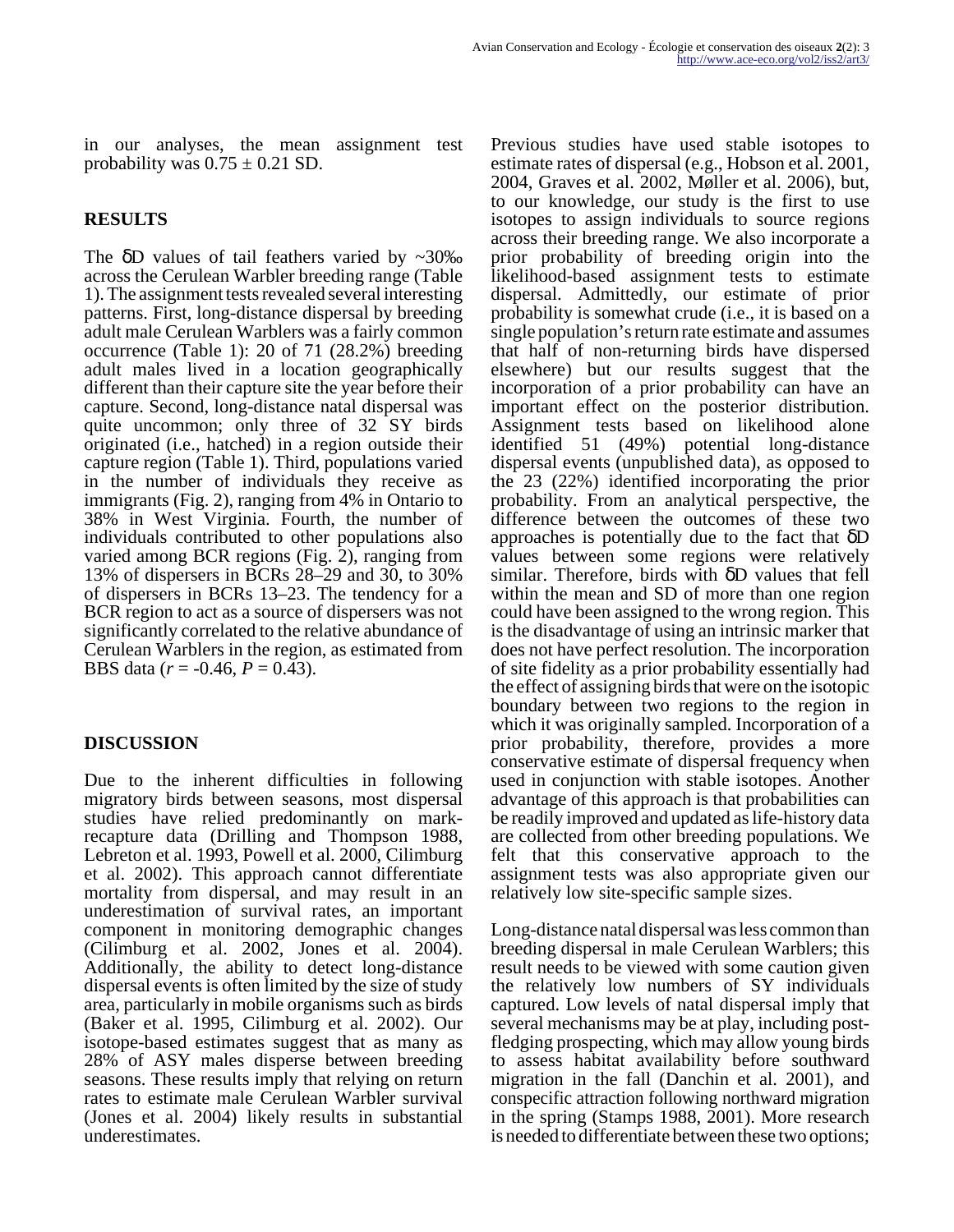**Fig. 2.** Percentage of immigrants originating from outside a BCR region (white bars) and the percentage of dispersers contributed by a BCR region (black bars) from BCRmax values (see Methods). The BCRs are arranged in an approximately North–South direction from left to right.



however, for either to be responsible for the observed low rates of long-distance natal dispersal, Cerulean Warbler breeding habitat cannot be limiting at a local scale. Additional evidence of natal site philopatry is available from banding data from an Ontario Cerulean Warbler population. Although sample sizes are small, return rates suggest natal site philopatry may be relatively high in this species; a total of 20 Cerulean Warbler nestlings have been banded on the Ontario study plot at the Queen's University Biological Station, of which three have returned to the study site in subsequent years (Barg et al., unpublished data). Data for other *Dendroica* warblers imply far lower rates of natal philopatry (e.g., Black-throated Blue Warblers, Holmes  $(1994)$ ).

In general, mechanisms promoting long-distance adult breeding dispersal are not well understood. Variables thought to promote high rates of breeding dispersal include poor reproductive success (Doligez et al. 1999, Daniels and Walters 2000, Sedgwick 2004), high predation risk (Weisser 2001), individual quality (Ims and Hjermann 2001),

and low territory quality (Montalvo and Potti 1992, Stanback and Rockwell 2003). In many songbirds, reproductive success increases with age, thus Cerulean Warblers may show relatively high natal site fidelity but, if unsuccessful in their first breeding attempt, may disperse to other regions as ASY adults. Our samples from Ontario came from a population of Cerulean Warblers that have been intensively studied for the last 12 years at the Queen's University Biological Station (QUBS) in southeastern Ontario. Each season, researchers have attempted to band all males holding territories on a 23-ha study plot and surrounding forest patches. Despite these yearly intensive banding efforts, between 40%–70% of ASY males found on the study plot each spring were not banded (Jones et al. 2004). Results from this study suggest that most of these unbanded birds may represent relatively local recruitment at a spatial scale too narrow to be detected from δD analysis, and that only a few (one in this study) are long-distance immigrants. Given the tendency of adult Cerulean Warblers to cluster their breeding territories (Robbins et al. 1992, Roth and Islam 2007), it is likely that conspecific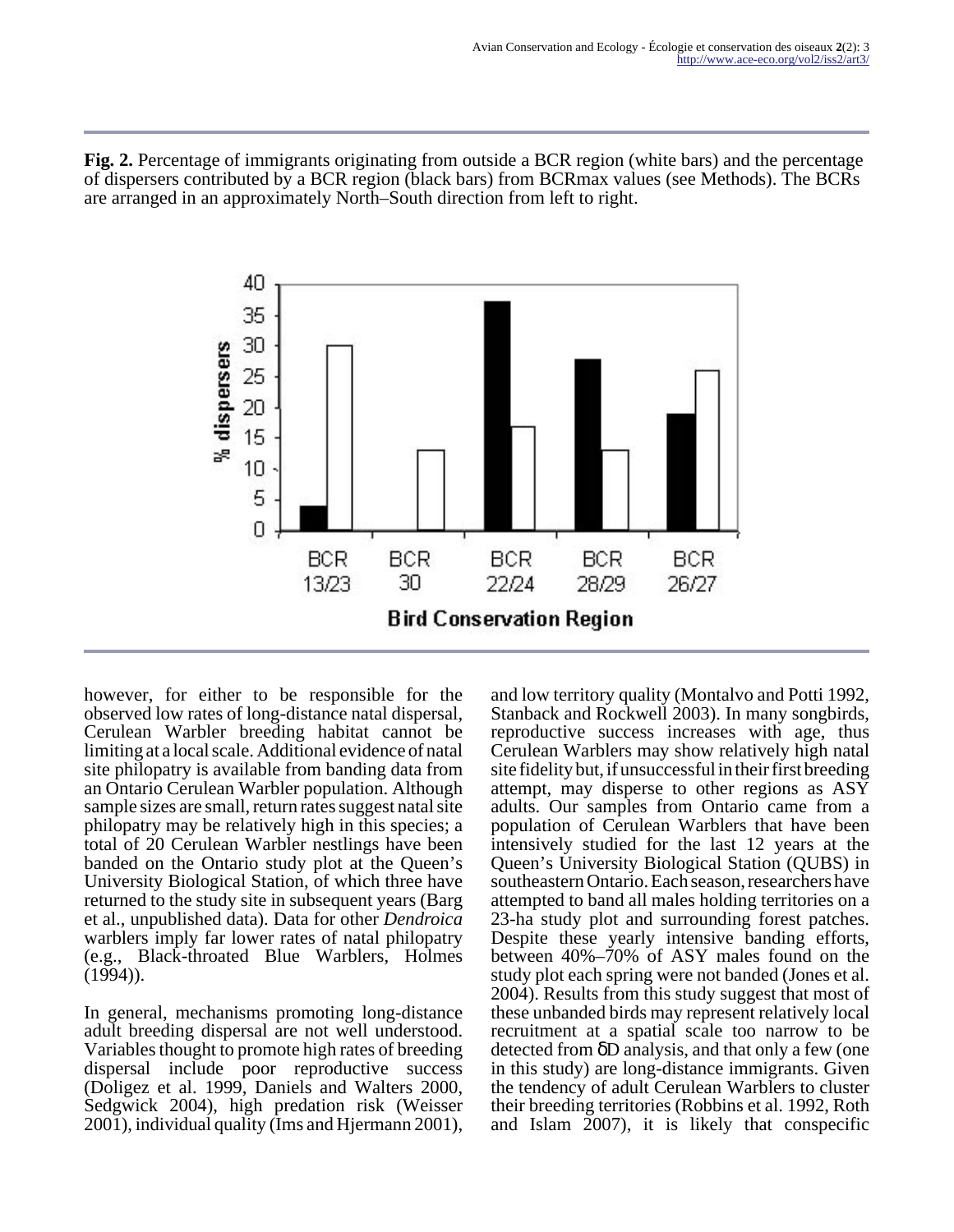attraction is also used by adults when selecting new breeding habitats.

As predicted, populations on the periphery of the breeding range, such as Ontario and Tennessee, are acting as sources of dispersing individuals for populations in the core of the range. This finding has two main implications. First, it supports observations that peripheral environmental conditions are somewhat distinct from and may be more variable than those in the core of the range (Jones et al. 2001, 2005). Second, it counters earlier findings suggesting that the Ontario population was not reproducing at replacement levels and was likely not a source population (Jones et al. 2004); the results of our current study indicate that Jones et al. (2004) significantly underestimated adult male survival due to breeding dispersal. Taken in combination, these observations underscore the potential importance of conserving peripheral populations (Hunter and Hutchison 1994, Lesica and Allendorf 1995) and of adopting regional population models for Cerulean Warblers (Rogers 2006).

Finally, the tendency of a population to act as a source was not positively related to relative abundance, contrary to our predictions. Even with our limited sample of breeding populations, this suggests that Cerulean Warbler population abundance is not a good indicator of population health or habitat quality, thereby limiting the utility of population abundance as a metric of success for management and conservation strategies. If individuals are using the presence of conspecifics as habitat-selection cues, a possibility raised by our estimate of low natal dispersal, regions of high population abundance have the potential to act as ecological traps for dispersing Cerulean Warblers, particularly in the core of the breeding range.

*Responses to this article can be read online at: <http://www.ace-eco.org/vol2/iss2/art3/responses/>*

#### **Acknowledgments:**

*Thanks to all those individuals who graciously granted us access to their study populations, including P. B. Wood, P. Hamel, K. Islam, K. Roth, J. Robb, and K. Weakland. Thanks also to K. Klassen and A. Vuletich for their assistance in preparing and analyzing samples in the isotope lab, to C. Gibb, K.*

*Fraser, and R. Vallender for assistance in the field, to G. Bowen and A. Couturier for their help in GIS and BBS analysis, and to T. Nudds and two anonymous reviewers for their constructive comments on earlier drafts. The Natural Science and Engineering Research Council of Canada (NSERC) (RJR, TKK, DRN) and the Canadian Foundation for Innovation (TKK) provided financial assistance. MKG was supported by a Postgraduate Scholarship from NSERC. We also enjoyed the support of the World Wildlife Fund of Canada in the form of the MacNaughton Conservation Scholarship to JJ and JJB and grants from the Endangered Species Recovery Fund to RJR. This project is part of Natural Legacy 2000, a nationwide initiative in Canada to conserve wildlife and habitats in private and public. We gratefully acknowledge the support of the Government of Canada's Millennium Partnership Fund.*

#### **LITERATURE CITED**

**Baker, M., N. Nur, and G. R. Geupel.** 1995. Correcting biased estimates of dispersal and survival due to limited study area: theory and an application using Wrentits. *Condor* **97**:663–674.

**Blums, P., J. D. Nichols, J. E. Hines, M. S. Lindberg, and A. Mednis.** 2003. Estimating natal dispersal movement rates of female European ducks with multistate modelling. *Journal of Animal Ecology* **72**:1027–1042.

**Bowen, G. J., L. I. Wassenaar, and K. A. Hobson.** 2005. Global application of stable hydrogen and oxygen isotopes to wildlife forensics. *Oecologia* **143**:337–348.

**Chamberlain, C. P., J. D. Blum, R. T. Holmes, X. Fend, T. W. Sherry, and G. R. Graves.** 1997. The use of isotope tracers for identifying populations of migratory birds. *Oecologia* **109**:132–141.

**Cilimburg, A. B., M. S. Lindberg, J. J. Tewksbury, and S. J. Hejl.** 2002. Effects of dispersal on survival probability of adult yellow warblers (*Dendroica petechia*). *Auk* **119**:778–789.

**Clobert, J., E. Danchin, A. A. Dhondt, and J. D. Nichols, editors.** 2001. *Dispersal.* Oxford University Press, Oxford, UK.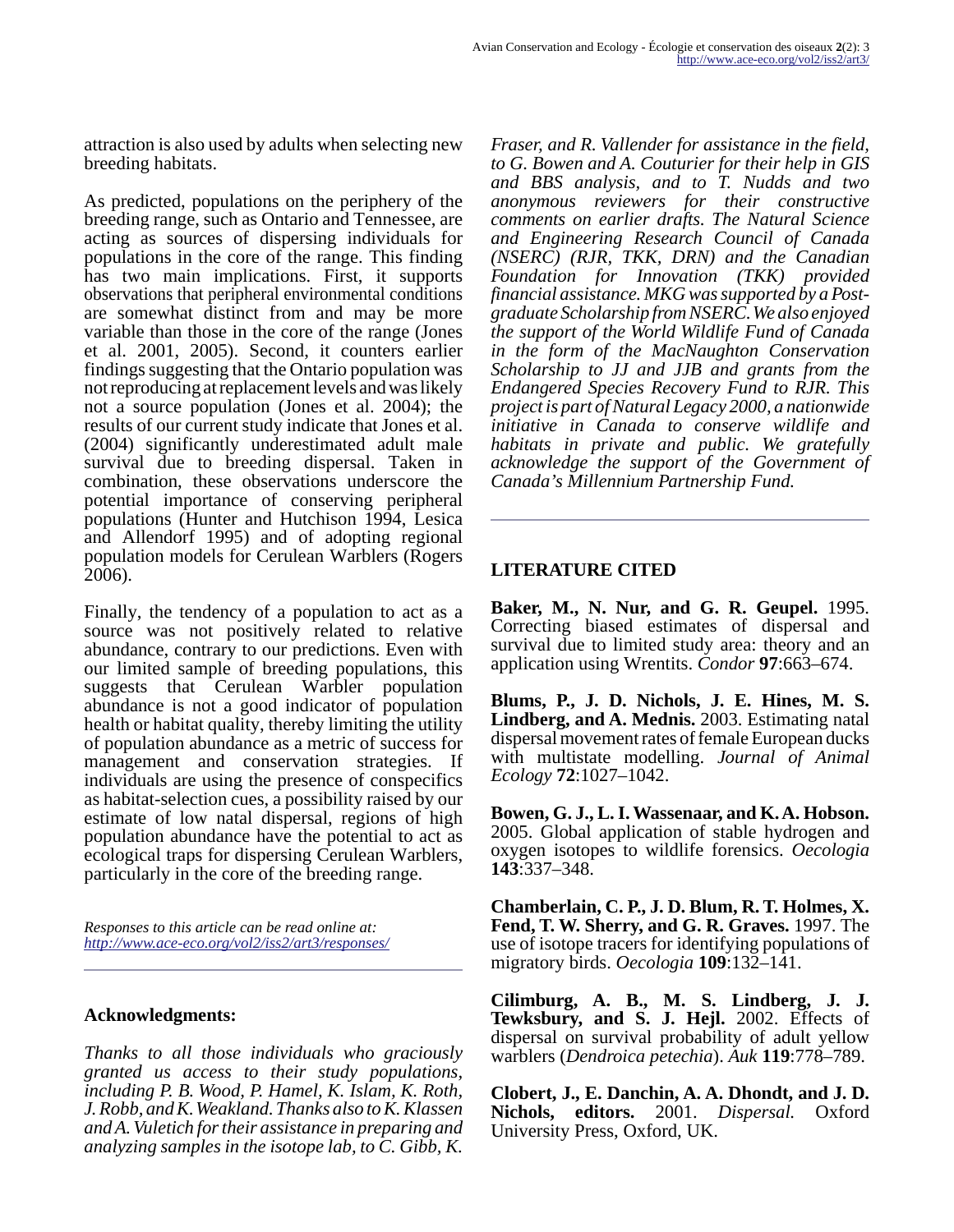**Committee on the Status of Endangered Wildlife in Canada (COSEWIC).** 2003. COSEWIC Assessment and update status report on the Cerulean Warbler *Dendroica cerulea* in Canada. COSEWIC, Ottawa, Ontario, Canada.

**Dale, S., A. Lunde, and O. Steifetten.** 2005. Longer breeding dispersal than natal dispersal in the ortolan bunting. *Behavioral Ecology* **16**:20–24.

**Danchin, E., D. Heg, and B. Doligez.** 2001. Public information and breeding habitat selection. Pages 243–258 *in* J. Clobert, E. Danchin, A. A. Dhondt, and J. D. Nichols, editors. *Dispersal.* Oxford University Press, Oxford, UK.

**Daniels, S. J., and J. R. Walters.** 2000. Dispersal and inbreeding in Red-cockaded Woodpeckers. *Condor* **102**:482–491.

**Doligez, B., E. Danchin, J. Clobert, and L. Gustafsson.** 1999. The use of conspecific reproductive success for breeding habitat selection in a non-colonial, hole-nesting species, the collared flycatcher. *Journal of Animal Ecology* **68**:1193– 1206.

**Drilling, N.E., and C. F. Thompson.** 1988. Natal and breeding dispersal in House Wrens (*Troglodytes aedon*). *Auk* **105**:480–491.

**Gaston, K. J.** 2003. *The structure and dynamics of geographic ranges.* Oxford University Press, Oxford, UK.

**Graves, G. R., C. S. Romanek, and A. R. Navarro.** 2002. Stable isotope signature of philopatry and dispersal in a migratory songbird. *Proceedings of the National Academy of Sciences USA* **99**:8096– 8100.

**Greenwood, P. J., and P. H. Harvey.** 1982. The natal and breeding dispersal of birds. *Annual Review of Ecology and Systematics* **13**:1–21.

**Hamel, P. B.** 2000. Cerulean Warbler (*Dendroica cerulea*). Number 511 *in* A. Poole and F. Gill, editors. *Birds of North America.* Academy of Natural Sciences, Philadelphia, Pennsylvania, USA, and American Ornithologists' Union, Washington, D.C., USA. [online] URL: [http://bna.b](http://bna.birds.cornell.edu/BNA/) [irds.cornell.edu/BNA/.](http://bna.birds.cornell.edu/BNA/)

**Hamel, P. B., D. K. Dawson, and P. D. Keyser.** 2004. How we can learn more about the Cerulean Warbler (*Dendroica cerulea*). *Auk* **121**:7–14.

**Hanski, I., and M. E. Gilpin.** 1991. Metapopulation dynamics: a brief history and conceptual domain. *Biological Journal of the Linnean Society* **42**:3–16.

**Hansson, B., S. Bensch, D. Hasselquist, and B. Nielsen.** 2002. Restricted dispersal in a longdistance migrant bird with patchy distribution, the great reed warbler. *Oecologia* **130**:536–542.

**Hastings, A.** 1983. Can spatial variation alone lead to selection for dispersal? *Theoretical Population Biology* **24**:244–251.

**Hobson, K. A.** 2005. Using stable isotopes to trace long-distance dispersal in birds and other taxa. *Diversity and Distributions* **11**:157–164.

**Hobson, K. A., and R. G. Clark.** 1992. Assessing avian diets using stable isotopes I: Turnover of  $^{13}C$ in tissues. *Condor* **94**:181–188.

**Hobson, K. A., K. P. McFarland, L. I. Wassenaar, C. C. Rimmer, and J. E. Goetz.** 2001. Linking breeding and wintering grounds of Bicknell's Thrushes using stable isotope analyses of feathers. *Auk* **118**:17–23.

**Hobson, K. A., and L. I. Wassenaar.** 1997. Linking breeding and wintering grounds of Neotropical migrant songbirds using stable hydrogen isotopic analysis of feathers. *Oecologia* **109**:142–148.

**Hobson, K. A., L. I. Wassenaar, and E. Bayne.** 2004. Using isotopic variance to detect longdistance dispersal and philopatry in birds: an example with Ovenbirds and American Redstarts. *Condor* **106**:732–743.

**Holmes, R. T.** 1994. Black-throated Blue Warbler (*Dendroica caerulescens*). Number 87 *in* A. Poole and F. Gill, editors. Birds of North America. Academy of Natural Sciences, Philadelphia, Pennsylvania, USA, and American Ornithologists' Union, Washington, D.C., USA. [online] URL: [htt](http://bna.birds.cornell.edu/BNA/) [p://bna.birds.cornell.edu/BNA/.](http://bna.birds.cornell.edu/BNA/)

**Holt, R. D.** 1985. Population dynamics in two-patch environments: some anomalous consequences of an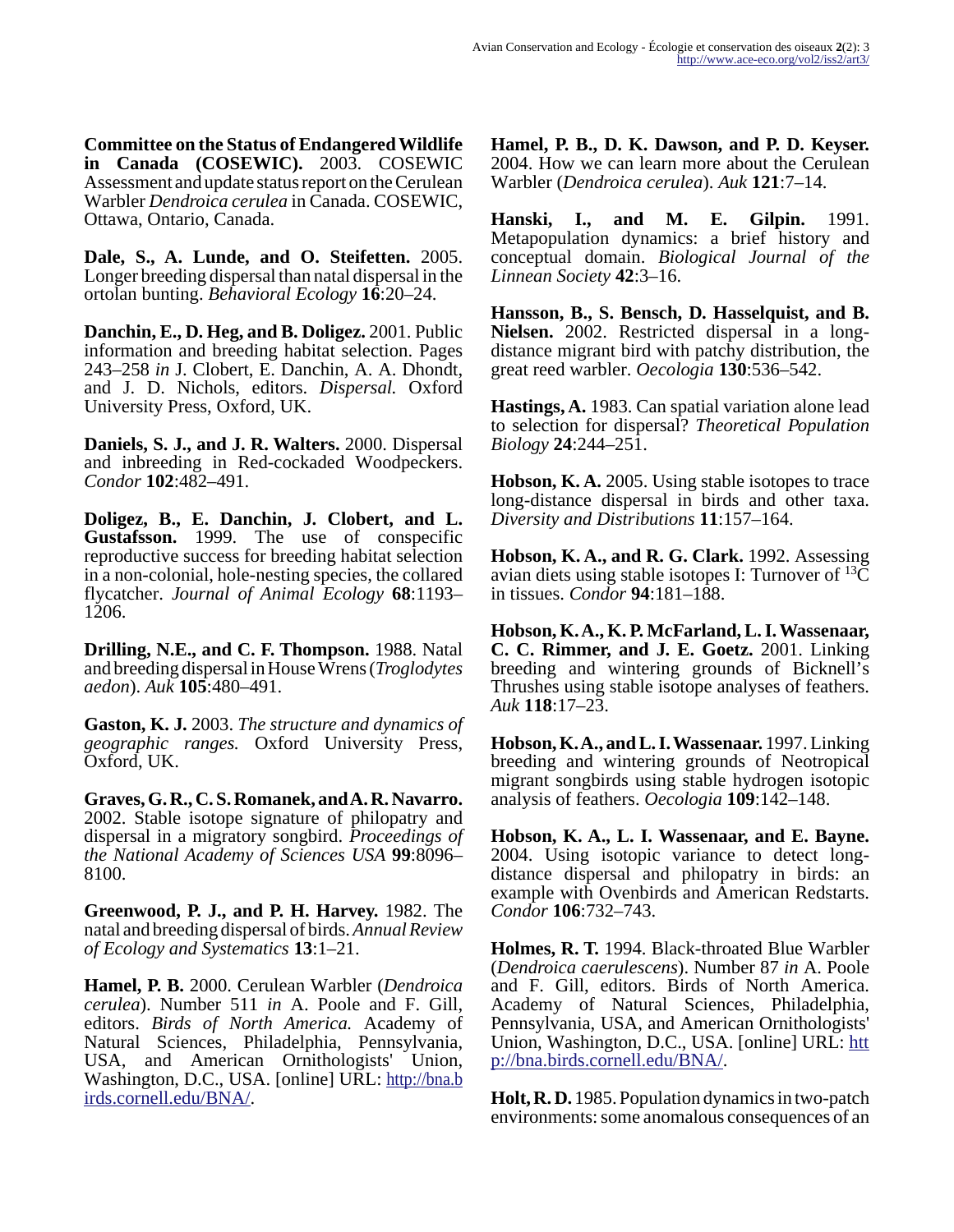optimal habitat distribution. *Theoretical Population Biology* **28**:181–208.

**Holt, R. D., and M. Barfield.** 2001. On the relationship between the ideal free distribution and the evolution of dispersal. Pages 83–95 *in* J. Clobert, E. Danchin, A. A. Dhondt, and J. D. Nichols, editors. *Dispersal.* Oxford University Press, Oxford, UK.

**Holt, R. D., and T. Keitt.** 2000. Alternative causes for range limits: a metapopulation perspective. *Ecology Letters* **3**:41–47.

**Holt, R. D., and M. A. McPeek.** 1996. Chaotic population dynamics favors the evolution of dispersal. *American Naturalist* **148**:709–718.

**Hunter, M. L. Jr., ad A. Hutchinson.** 1994. The virtue and shortcomings of parochialism: conserving species that are locally rare, but globally common. *Conservation Biology* **8**:1163–1165.

**Ims, R. A., and D. Ø. Hjermann.** 2001. Conditiondependent dispersal. Pages 203–216 *in* J. Clobert, E. Danchin, A. A. Dhondt, and J. D. Nichols, editors. *Dispersal.* Oxford University Press, Oxford, UK.

**International Atomic Energy Agency/World Meteorological Organization (IAEA/WMO).** 2001. Global network for isotopes in precipitation, the GNIP database.

**Johnson, M. L., and M. S. Gaines.** 1990. Evolution of dispersal: theoretical models and empirical tests using birds and mammals. *Annual Review of Ecology and Systematics* **21**:449–480.

**Johst, K., and R. Brandl.** 1999. Natal versus breeding dispersal: evolution in a model system. *Evolutionary Ecology Research* **1**:911–921.

**Jones, J., J. J. Barg, T. S. Sillett, M. L. Veit, and R. J. Robertson.** 2004. Minimum estimates of survival and population growth for Cerulean Warblers breeding in Ontario, Canada. *Auk* **121**:15– 22.

**Jones, J., R. D. DeBruyn, J. J. Berg, and R. J. Robertson** 2001. Assessing the effects of a natural disturbance on a Neotropical migrant songbird. *Ecology* **82**:2628–2635.

**Jones, J., C. E. Gibb, S. C. Millard, J. J. Barg, M. K. Girvan, M. L. Veit, V. L. Friesen, and R. J.**

**Robertson.** 2005. Multiple selection pressures general adherence to Bergmann's rule in a Neotropical migratory songbird. *Journal of Biogeography* **32**:1827–1833

**Lebreton, J. D., R. Pradel, and J. Clobert.** 1993. The statistical analysis of survival in animal populations. *Trends in Ecology and Evolution* **8**:91– 95.

**Lesica, P., and F. W. Allendorf.** 1995. When are peripheral populations valuable for conservation? *Conservation Biology* **9**:753–760.

**Levins, R.** 1969. Some demographic and genetic consequences of environmental heterogeneity for biological control. *Bulletin of the Entomological Society of America* **15**:237–240.

**Macdonald, D. W., and D. D. P. Johnson.** 2001. Dispersal in theory and practice: consequences for conservation biology. Pages 358–372 *in* J. Clobert, E. Danchin, A. A. Dhondt, and J. D. Nichols, editors. *Dispersal.* Oxford University Press, Oxford, UK.

**McPeek, M. A., and R. D. Holt.** 1992. The evolution of dispersal in spatially and temporally varying environments. *American Naturalist* **140**:1010–1027.

**Meehan, T. D., C. A. Lott, Z. D. Sharp, R. B. Smith, R. N. Rosenfield, A. C. Stewart, and R. K. Murphy.** 2001. Using hydrogen isotope geochemistry to estimate the natal latitudes of immature Cooper's Hawks migrating through the Florida Keys. *Condor* **103:**11–20.

**Mizutani, H., Y. Kabaya, and E. Wada.** 1991. Nitrogen and carbon isotope compositions relate linearly in cormorant tissues and its diet. *Isotopenpraxis* **27**:166–168.

**Møller, A. P., K. A. Hobson, T. A. Mousseau, and A. M. Peklo.** 2006. Chernobyl as a population sink for barn swallows: tracking dispersal using stableisotope profiles. *Ecological Applications* **16**:1696– 1705.

**Montalvo, S., and J. Potti.** 1992. Breeding dispersal in Spanish pied flycatchers *Ficedula hypoleuca*. *Ornis Scandinavica* **23**:491–498.

**Muller, K. L., J. A. Stamps, V. V. Krishnan, and N. H. Willis.** 1997. The effects of conspecific